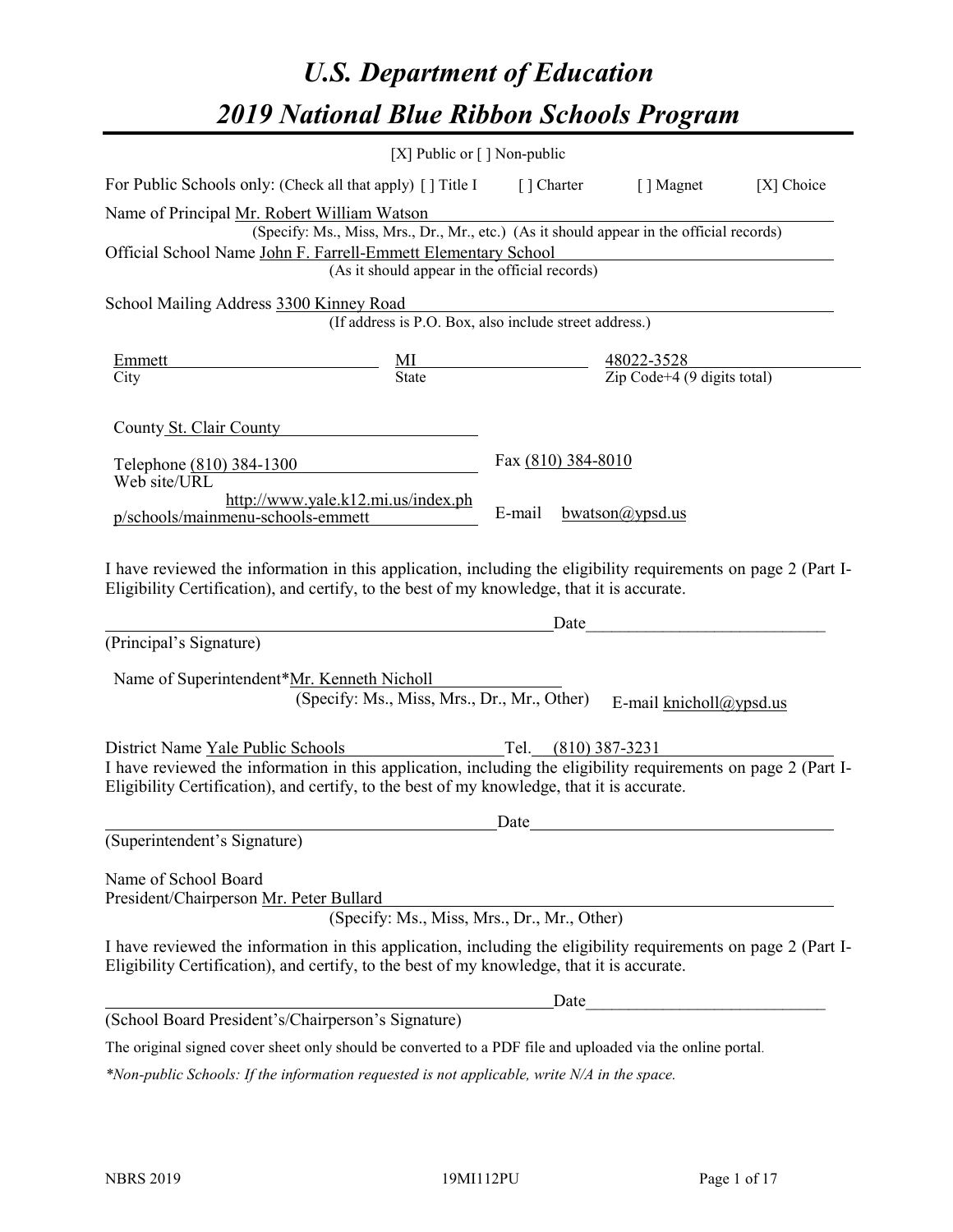The signatures on the first page of this application (cover page) certify that each of the statements below, concerning the school's eligibility and compliance with U.S. Department of Education and National Blue Ribbon Schools requirements, are true and correct.

1. All nominated public schools must meet the state's performance targets in reading (or English language arts) and mathematics and other academic indicators (i.e., attendance rate and graduation rate), for the all students group, including having participation rates of at least 95 percent using the most recent accountability results available for nomination.

2. To meet final eligibility, all nominated public schools must be certified by states prior to September 2019 in order to meet all eligibility requirements. Any status appeals must be resolved at least two weeks before the awards ceremony for the school to receive the award.

3. The school configuration includes one or more of grades K-12. Schools on the same campus with one principal, even a K-12 school, must apply as an entire school.

4. The school has been in existence for five full years, that is, from at least September 2013 and each tested grade must have been part of the school for the past three years.

5. The nominated school has not received the National Blue Ribbon Schools award in the past five years: 2014, 2015, 2016, 2017, or 2018.

6. The nominated school has no history of testing irregularities, nor have charges of irregularities been brought against the school at the time of nomination. If irregularities are later discovered and proven by the state, the U.S. Department of Education reserves the right to disqualify a school's application and/or rescind a school's award.

7. The nominated school has not been identified by the state as "persistently dangerous" within the last two years.

8. The nominated school or district is not refusing Office of Civil Rights (OCR) access to information necessary to investigate a civil rights complaint or to conduct a district-wide compliance review.

9. The OCR has not issued a violation letter of findings to the school district concluding that the nominated school or the district as a whole has violated one or more of the civil rights statutes. A violation letter of findings will not be considered outstanding if OCR has accepted a corrective action plan from the district to remedy the violation.

10. The U.S. Department of Justice does not have a pending suit alleging that the nominated school or the school district, as a whole, has violated one or more of the civil rights statutes or the Constitution's equal protection clause.

11. There are no findings of violations of the Individuals with Disabilities Education Act in a U.S. Department of Education monitoring report that apply to the school or school district in question; or if there are such findings, the state or district has corrected, or agreed to correct, the findings.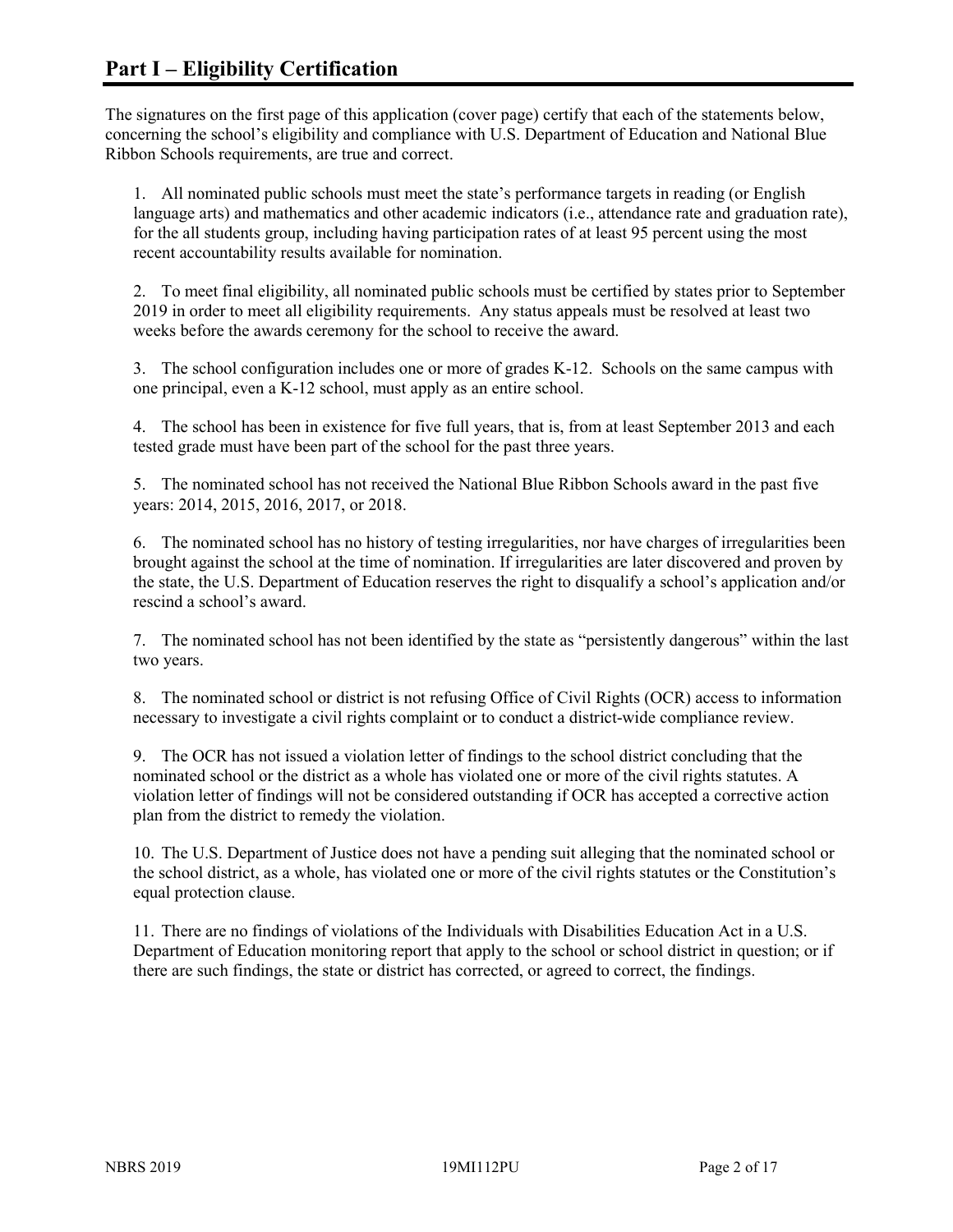# **PART II - DEMOGRAPHIC DATA**

#### **Data should be provided for the most recent school year (2018-2019) unless otherwise stated.**

#### **DISTRICT**

1. Number of schools in the district  $\frac{3}{2}$  Elementary schools (includes K-8) (per district designation): 1 Middle/Junior high schools 1 High schools 0 K-12 schools

5 TOTAL

**SCHOOL** (To be completed by all schools)

2. Category that best describes the area where the school is located:

[ ] Urban or large central city

[ ] Suburban

[X] Rural or small city/town

3. Number of students as of October 1, 2018 enrolled at each grade level or its equivalent in applying school:

| Grade                           | # of         | # of Females | <b>Grade Total</b> |
|---------------------------------|--------------|--------------|--------------------|
|                                 | <b>Males</b> |              |                    |
| <b>PreK</b>                     | 0            | $\theta$     | 0                  |
| $\mathbf K$                     | 20           | 16           | 36                 |
| 1                               | 18           | 23           | 41                 |
| 2                               | 22           | 18           | 40                 |
| 3                               | 23           | 14           | 37                 |
| $\overline{\mathbf{4}}$         | 13           | 14           | 27                 |
| 5                               | 15           | 16           | 31                 |
| 6                               | 0            | 0            | 0                  |
| 7                               | 0            | $\theta$     | 0                  |
| 8                               | 0            | 0            | 0                  |
| 9                               | 0            | 0            | 0                  |
| 10                              | 0            | 0            | 0                  |
| 11                              | $\theta$     | 0            | 0                  |
| 12 or higher                    | 0            | 0            | 0                  |
| <b>Total</b><br><b>Students</b> | 111          | 101          | 212                |

\*Schools that house PreK programs should count preschool students **only** if the school administration is responsible for the program.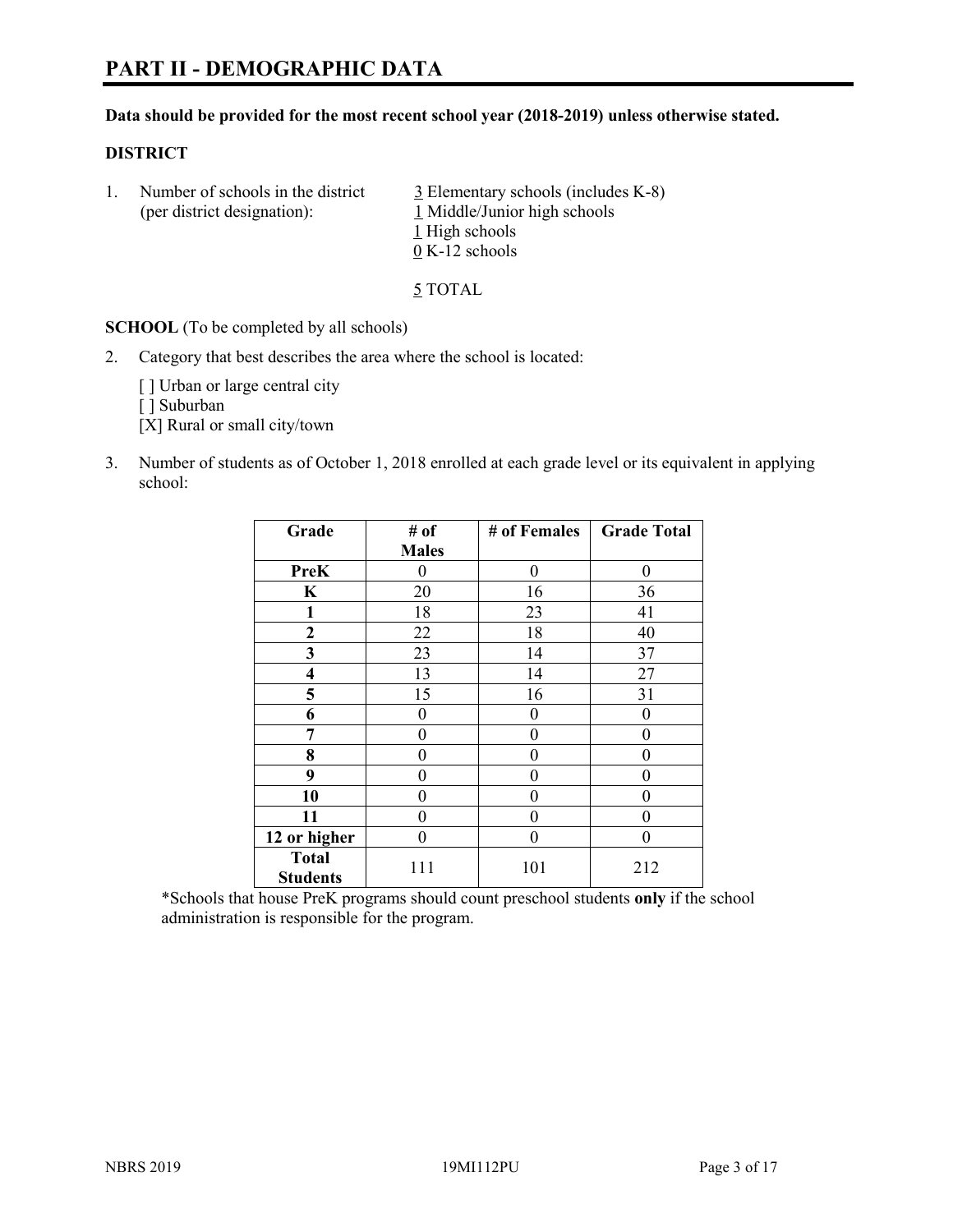4. Racial/ethnic composition of  $0\%$  American Indian or Alaska Native the school (if unknown, estimate): 0 % Asian

 % Black or African American % Hispanic or Latino % Native Hawaiian or Other Pacific Islander 93 % White % Two or more races **100 % Total**

(Only these seven standard categories should be used to report the racial/ethnic composition of your school. The Final Guidance on Maintaining, Collecting, and Reporting Racial and Ethnic Data to the U.S. Department of Education published in the October 19, 2007 *Federal Register* provides definitions for each of the seven categories.)

5. Student turnover, or mobility rate, during the  $2017 - 2018$  school year:  $2\%$ 

If the mobility rate is above 15%, please explain.

This rate should be calculated using the grid below. The answer to (6) is the mobility rate.

| <b>Steps For Determining Mobility Rate</b>    | Answer                      |
|-----------------------------------------------|-----------------------------|
| (1) Number of students who transferred to     |                             |
| the school after October 1, 2017 until the    | $\mathcal{D}_{\mathcal{L}}$ |
| end of the 2017-2018 school year              |                             |
| (2) Number of students who transferred        |                             |
| from the school after October 1, 2017 until   | 3                           |
| the end of the 2017-2018 school year          |                             |
| (3) Total of all transferred students [sum of | 5                           |
| rows $(1)$ and $(2)$ ]                        |                             |
| (4) Total number of students in the school as |                             |
| of October 1, 2017                            | 203                         |
| $(5)$ Total transferred students in row $(3)$ |                             |
| divided by total students in row (4)          | 0.02                        |
| $(6)$ Amount in row $(5)$ multiplied by 100   | 2                           |

6. English Language Learners (ELL) in the school:  $0\%$ 

0 Total number ELL

Specify each non-English language represented in the school (separate languages by commas):

7. Students eligible for free/reduced-priced meals:  $\frac{39\%}{83}$ <br>Total number students who qualify: 83 Total number students who qualify: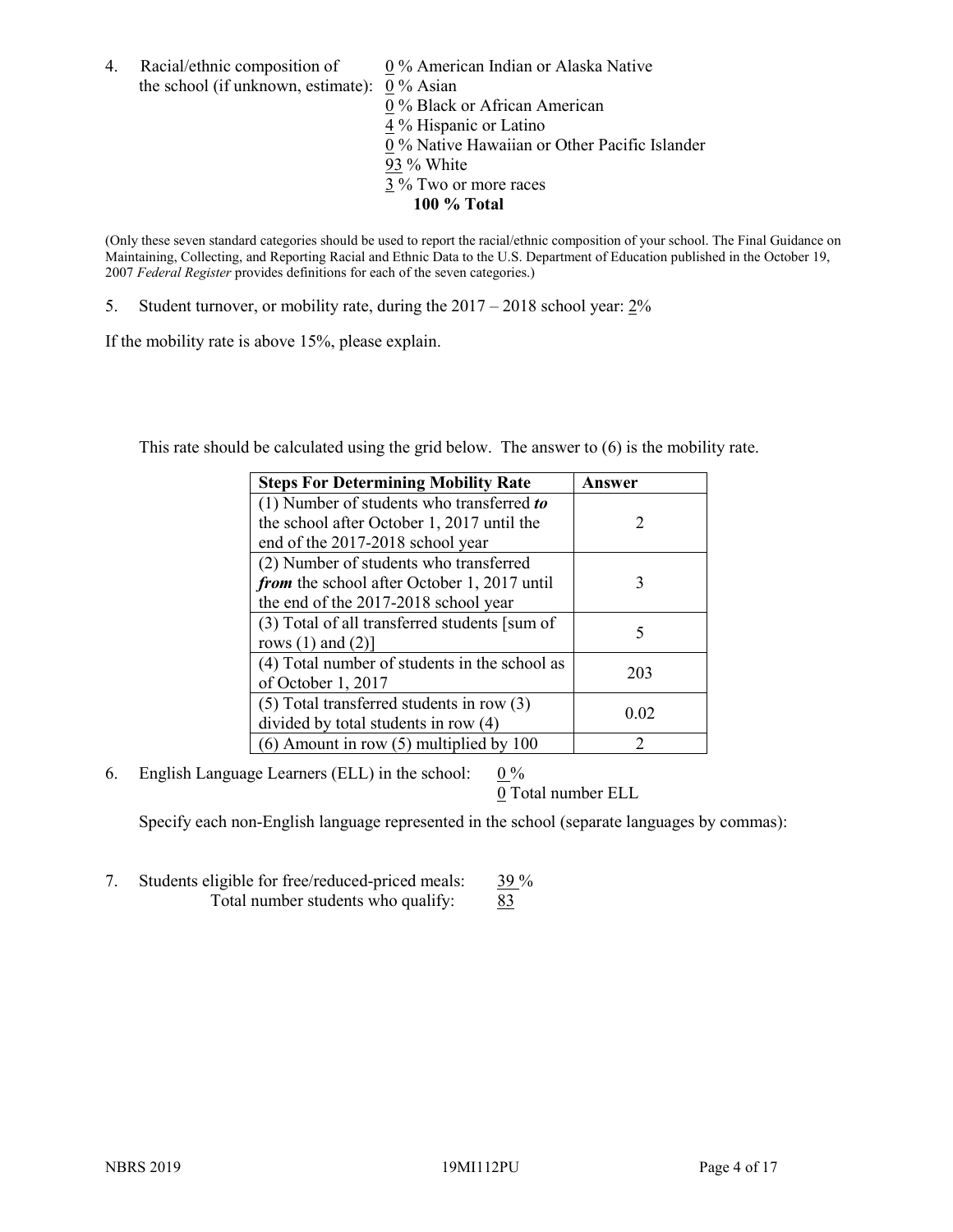36 Total number of students served

Indicate below the number of students with disabilities according to conditions designated in the Individuals with Disabilities Education Act. Do not add additional conditions. It is possible that students may be classified in more than one condition.

| 0 Autism                           | 0 Multiple Disabilities                 |
|------------------------------------|-----------------------------------------|
| 0 Deafness                         | 0 Orthopedic Impairment                 |
| 0 Deaf-Blindness                   | 2 Other Health Impaired                 |
| 3 Developmental Delay              | 4 Specific Learning Disability          |
| 0 Emotional Disturbance            | 27 Speech or Language Impairment        |
| $\underline{0}$ Hearing Impairment | 0 Traumatic Brain Injury                |
| 0 Intellectual Disability          | 1 Visual Impairment Including Blindness |

- 9. Number of years the principal has been in her/his position at this school: 13
- 10. Use Full-Time Equivalents (FTEs), rounded to nearest whole numeral, to indicate the number of school staff in each of the categories below:

|                                                                                                                                                                                                                              | <b>Number of Staff</b> |
|------------------------------------------------------------------------------------------------------------------------------------------------------------------------------------------------------------------------------|------------------------|
| Administrators                                                                                                                                                                                                               |                        |
| Classroom teachers including those<br>teaching high school specialty<br>subjects, e.g., third grade teacher,<br>history teacher, algebra teacher.                                                                            | 9                      |
| Resource teachers/specialists/coaches<br>e.g., reading specialist, science coach,<br>special education teacher, technology<br>specialist, art teacher, etc.                                                                  | 3                      |
| Paraprofessionals under the<br>supervision of a professional<br>supporting single, group, or classroom<br>students.                                                                                                          | 3                      |
| Student support personnel<br>e.g., school counselors, behavior<br>interventionists, mental/physical<br>health service providers,<br>psychologists, family engagement<br>liaisons, career/college attainment<br>coaches, etc. |                        |

11. Average student-classroom teacher ratio, that is, the number of students in the school divided by the FTE of classroom teachers, e.g., 22:1 24:1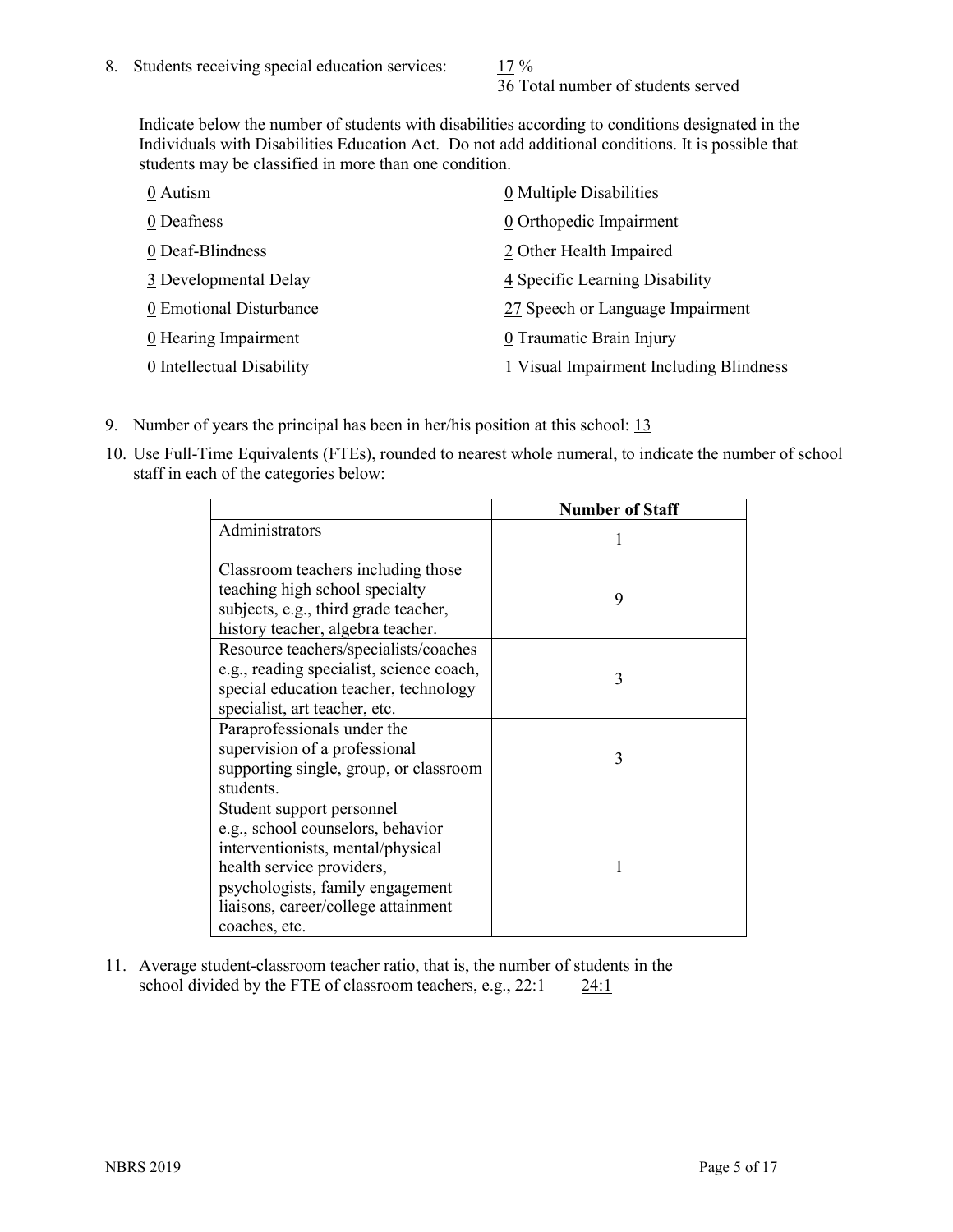12. Show daily student attendance rates. Only high schools need to supply yearly graduation rates.

| <b>Required Information</b> | 2017-2018 | 2016-2017 | 2015-2016 | 2014-2015 | 2013-2014 |
|-----------------------------|-----------|-----------|-----------|-----------|-----------|
| Daily student attendance    | 96%       | 96%       | 97%       | $27\%$    | 96%       |
| High school graduation rate | $0\%$     | $0\%$     | $0\%$     | $9\%$     | $0\%$     |

#### 13. **For high schools only, that is, schools ending in grade 12 or higher.**

Show percentages to indicate the post-secondary status of students who graduated in Spring 2018.

| <b>Post-Secondary Status</b>                  |       |
|-----------------------------------------------|-------|
| Graduating class size                         |       |
| Enrolled in a 4-year college or university    | $0\%$ |
| Enrolled in a community college               | 0%    |
| Enrolled in career/technical training program | 0%    |
| Found employment                              | 0%    |
| Joined the military or other public service   | 0%    |
| Other                                         | በ‰    |

14. Indicate whether your school has previously received a National Blue Ribbon Schools award. Yes No X

If yes, select the year in which your school received the award.

15. In a couple of sentences, provide the school's mission or vision statement.

Our mission is to assist students in becoming life long learners and responsible citizens who will have a positive impact in their communities.

16. **For public schools only**, if the school is a magnet, charter, or choice school, explain how students are chosen to attend.

Our building participates in the school of choice program.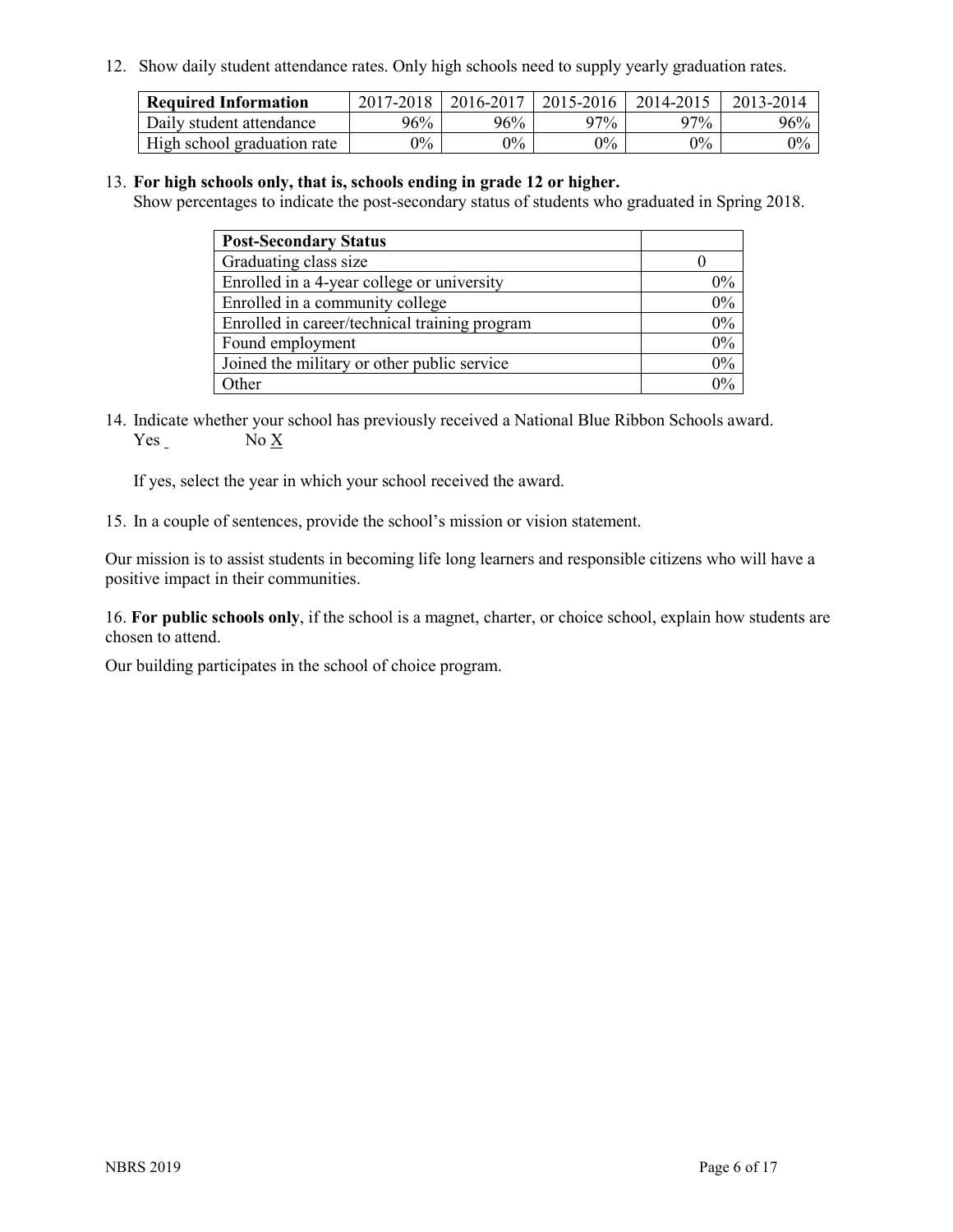# **PART III – SUMMARY**

John F. Farrell-Emmett Elementary School is located in the heart of Emmett, Michigan and is a part of the Yale Public School District. Our community was originally settled by a large population of Irish Catholic immigrants who came to the area to farm. Our Lady of Mount Carmel Catholic Church operated a school named after the parish priest, Father John F. Farrell. The building was later sold to the Yale Public School District who chose to honor the tradition and values of the community by renaming the school, John F. Farrell-Emmett Elementary School. Our building is comprised of kindergarten through fifth grade classrooms. We serve approximately 217 students of which 33 percent are school of choice.

The majority of our families are made up of two working parents who travel out of the area for work on a daily basis. The majority of our students are bused or transported by a family member to and from school each day. Thirty nine percent of our students qualify for free or reduced lunches. Our district also provides free universal breakfast for all students. Based on data collected when students are enrolled in our building, 70 percent of our student population is at-risk. Seventeen percent of our students have been identified and receive special education services.

School of choice families choose our building due to our high academic standards and proven performances on state assessments. Our most recent overall school index score of 99.10 percent as reported on the Michigan School Data Parent Dashboard for School Transparency reflects our commitment to high academic expectations for every student who attends our school. Various programs are offered to our students during and after school hours. Before or after-school academic programs are offered at various times throughout the school year and summer. These programs are aimed at providing intervention for students who are below grade level benchmarks based on data from district assessment tools. These programs are usually targeting mathematics or English language art skills. Two challenges that effect these programs are funding and transportation. If funds (grants, general budget) are available, the programs are offered to students, but having readily available transportation becomes an obstacle for many of them to attend. To avoid transportation issues, our staff has set aside an hour each week to provide an additional mathematics opportunity for every student in grades two through five called What I Need Time (WIN Time). Students rotate from classroom to classroom and work on a common mathematics concept for several weeks at a time.

The culture of our building is also very warm, inviting, and family oriented. Our philosophy is that family engagement is an effective and necessary component of school improvement and student success. Our building has a Student Needs Assessment Committee that meets on a regular basis to discuss academic and behavioral needs of identified students. Our committee is made up of the student's classroom teacher, our resource room teacher, our school social worker/counselor, our speech pathologist, and the child's parent. Through these meetings, customized interventions are discussed and implemented for each child to provide them an opportunity for a positive learning experience. Our building started hosting family engagement nights where a free dinner is provided to everyone in attendance. These evening events provide our students in attendance their very own presentations delivering such topics as character building and anti-bullying messages in a fun and safe environment. Our parents are presented topics that provides tips and strategies to assist them in helping their students become more successful as students and citizens in their communities. It is important to note that during these family engagement nights, our staff is represented by all departments (certified and non-certified) that make up our team at John F. Farrell-Emmett Elementary School. Our building's staff believe that we are all responsible for the success of our students and it is very important that this message is shared with our families by our actions. As we continue this program, our building is going to become more specific in the goals of our engagement evenings by writing goals that are specific, measurable, attainable, result oriented, and time bound.

Volunteers are also a critical component to our students' development as productive citizens. All of our volunteers go through a thorough background check prior to being allowed to work with students. Parents, grandparents, and community members are given the opportunity to volunteer in our building in various capacities. Invitations are also offered to those parents that might need some encouragement to participate and be active in our school.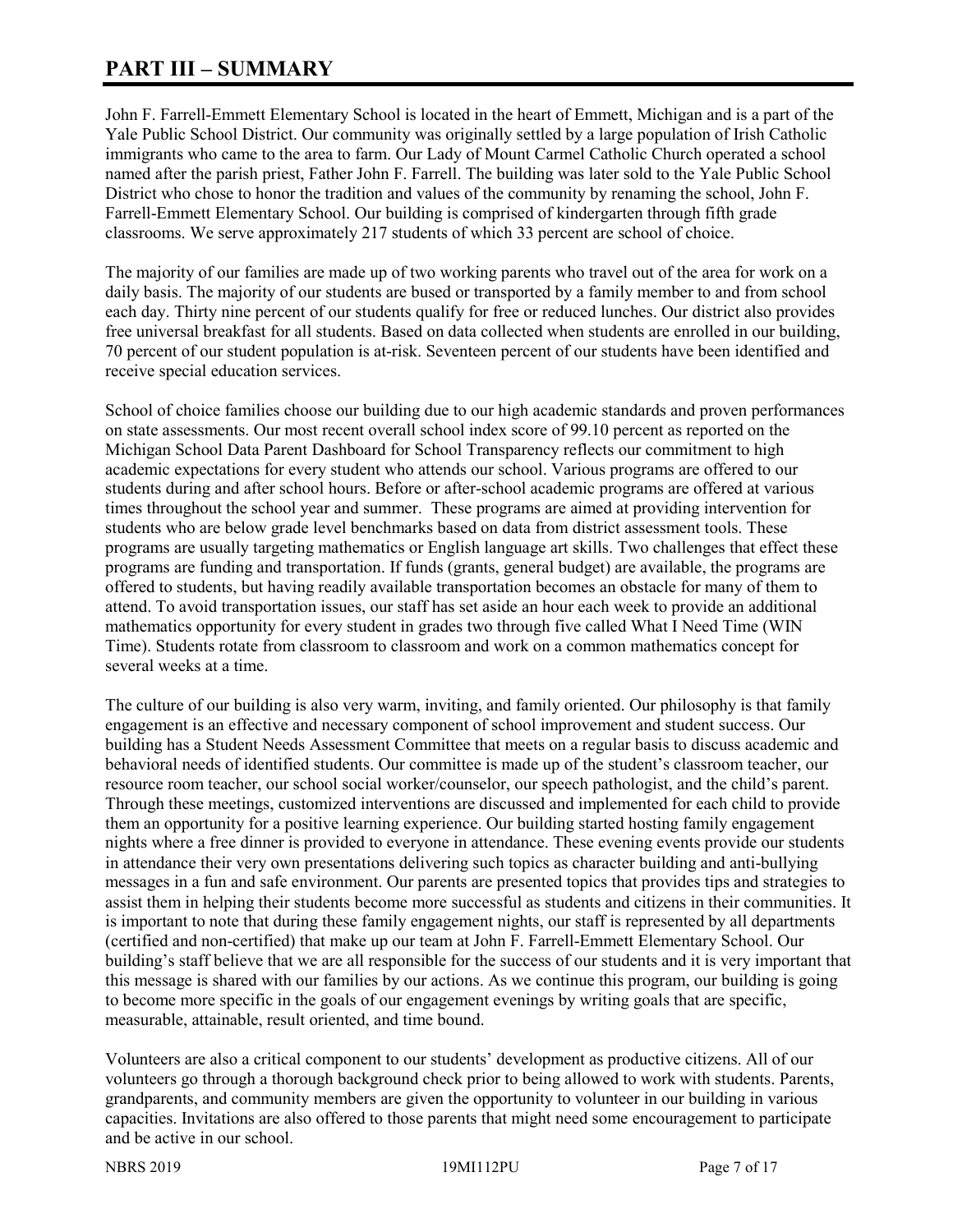This culture and environment that exists in our building is one reason that 33 percent of our students are school of choice students. Parents of neighboring school districts see our assessment numbers and through word of mouth hear, about the culture and environment of our building and they want their family to become a member of the John F. Farrell-Emmett Elementary School Family.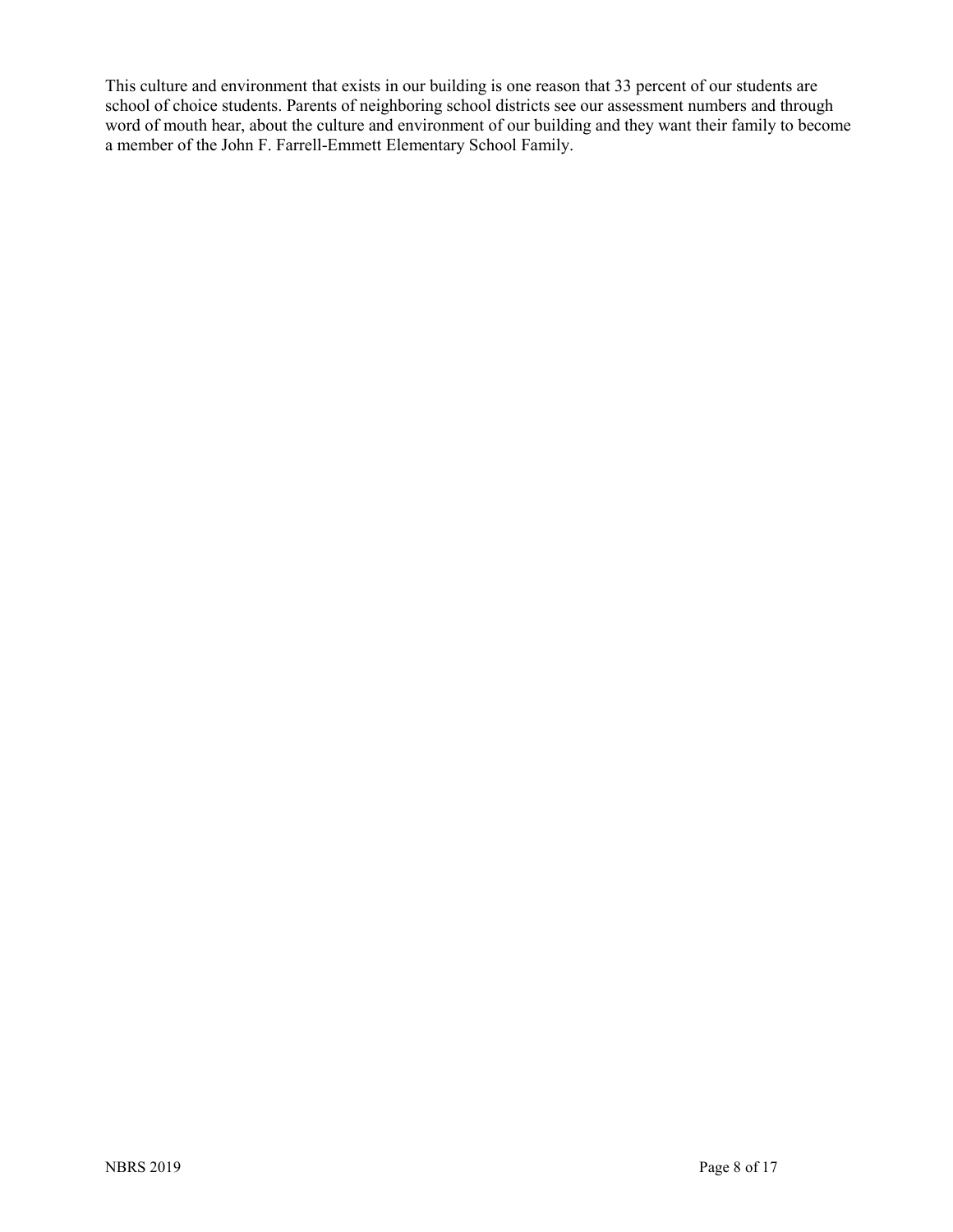# **1. Core Curriculum:**

## **1a. Reading/English language arts:**

Core instruction for reading and writing comes from the Michigan Association of Intermediate Administrators (MAISA) program developed by the Oakland Schools Literacy Team and piloted and reviewed by teachers statewide. This program is aligned with the Common Core standards and is aligned across grade levels. This program was chosen by our district and building due to the Universal Design for Learning framework that is embedded in the units of study. This program provides opportunities for every student to learn and show what they know. Teachers have high expectations for every student, regardless of their level as a reader.

Our instruction revolves around a workshop model in both reading and writing. In reading, students are encouraged and assisted to select books that are of interest to them. In writing, students are encouraged to create various pieces within a common genre. This approach allows for individualized instruction while still teaching a common skill to all students. A major component to both our readers' workshop and writers' workshop is the conferring piece. This component provides the teacher the opportunity to really find out what the student knows and is understanding on a personal level.

Teachers use the STAR Reading assessment (a universal screener) program which is computer adaptive and uses a combination of the cloze method and traditional reading comprehension passages to assess forty-six reading skills across eleven domains to collect data that drives instruction for each student. Teachers also use the Dynamic Indicators of Basic Early Literacy Skills with our kindergarten and first grade students to gain more insight into how our students are developing as readers. Teachers also administer Developmental Reading Assessments to students as needed. Data collected is then used by the teacher to create lessons focused on specific skills. Paraprofessionals work closely with the teacher to reinforce the concepts.

#### **1b. Mathematics:**

Our mathematics program uses Math Expressions which is published by Houghton Mifflin. It is an inquiry based mathematics curriculum that builds deep understanding of mathematical relationships. Our teachers worked with our regional educational service agency consultant to broaden their understanding of the program. The program is aligned with the Common Core and instills a sense of why and develops critical thinking skills for the student.

In our early elementary grades, lessons revolve around using manipulatives and also allows students to explore number relationships. In our upper elementary grades, lessons revolve around teaching multiple strategies in solving problems. This allows students to choose which strategy works for them. At all grade levels, our students are taught to draw, write the equation, answer the equation, and label their answer (DEAL). This strategy deepens their understanding of word problems and is reinforced at each grade level. Another strategy that is used within all lessons across grade levels are Kagan strategies. These strategies are not only used in mathematics, but all core subject areas. Talk Moves has also been embedded in our instructional practice. This strategy benefits our students listening skills and has created a positive learning environment where everyone contributes. What I Need Time (WIN Time) has provided extra support for all students in grades three through five. What I Need Time is held once a week for one hour during the school day. This allows all students to participate. Specific skills are targeted based on data from statewide assessments. During this time we also have an enrichment program for our higher achieving mathematics students in grades four and five. They work with a retired high school educator on higher level mathematics concepts during this time.

Grades one through five use the STAR Math assessment (universal screener) program which is computer adaptive and focuses on numbers and operations, algebra, geometry, and measurement. This data is used to create learning targets and success criteria for math lessons.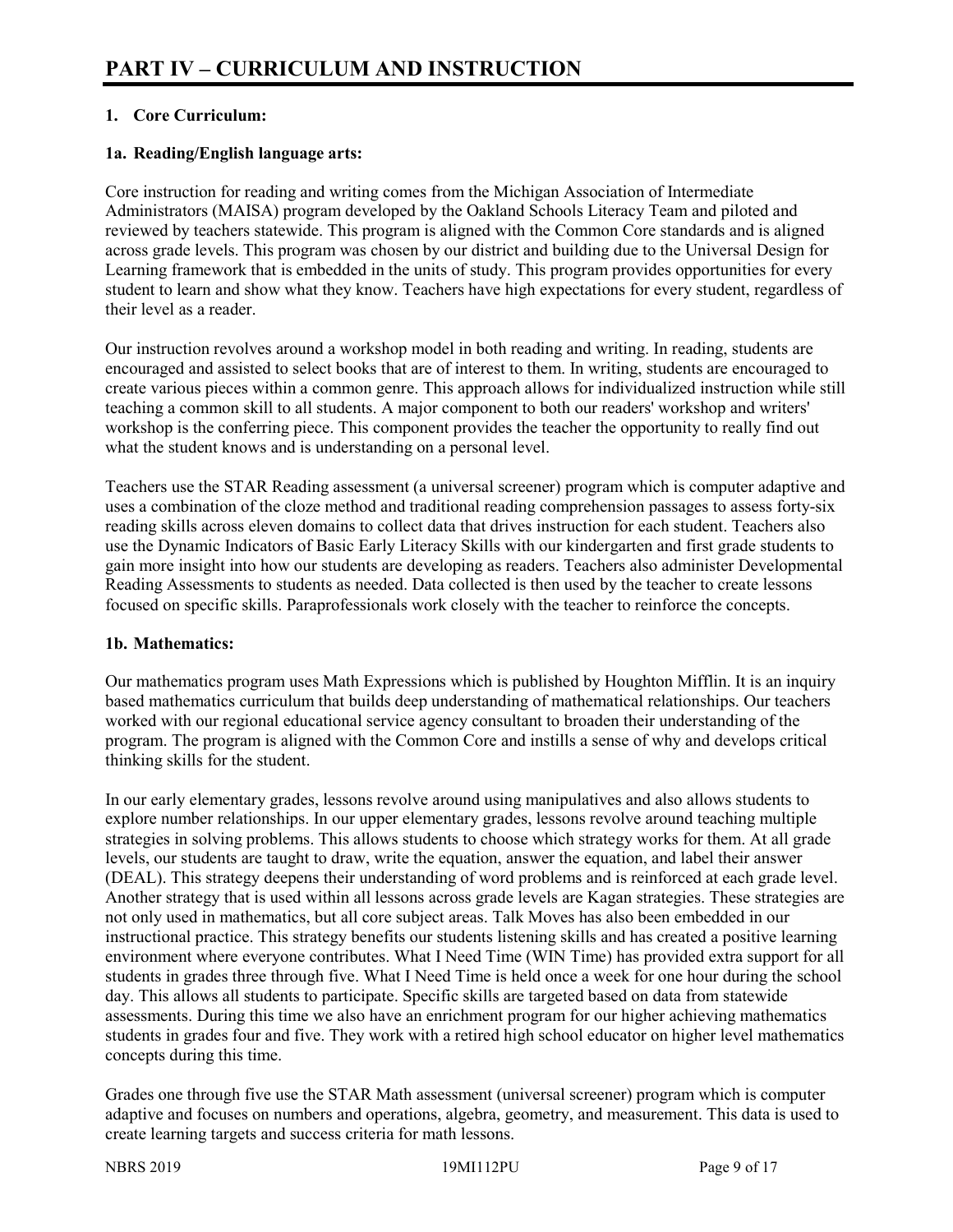#### **1c. Science:**

At this time our science program is going through a restructuring of how content is delivered in the classroom. Our teachers are working with the regional educational service agency consultant in delving into the dimensions of the Michigan Science Standards (performance expectations from the Next Generation Science Standards). This shift from traditional science curriculum to a student based performance expectation program requires a change in how science is taught. Our teachers have been developing lessons that require our students to critically think and explore the relationship and understanding of scientific explanations as related to the world around us.

This conceptual shift in science instruction has given our students the opportunity to get up out of their seats and truly investigate concepts in a hands on learning environment. Students are encouraged to take intellectual risks and discuss their findings using Talk Moves and other Kagan strategies in a nonthreatening environment. Through these discussions, our students are engaged and take ownership for their learning.

Our building also uses Mystery Science to enrich our students' understanding of concepts. This program is Common Core aligned and supports the Next Generation Science Standards. We are using this program as a bridge from our traditional approach in science instruction to the present where lessons will be performance based.

All of our students participate in a schoolwide learning fair. The emphasis of this fair is focused on science and social studies. Our fourth grade students complete a hands-on science experiment and present their findings to our school and community members at the fair. Our lower elementary students participate in the fair as well with science based research projects.

All fourth grade students are also privileged to meet on a weekly basis with a retired high school science educator. During these weekly meetings the students are exposed to hands-on experiences that focuses on science phenomenon. The instructor works very hard aligning the experiences to our current science standards.

#### **1d. Social studies/history/civic learning and engagement**

The Michigan Citizenship Collaborative Curriculum is the primary program of study used at John F. Farrell-Emmett Elementary School at all grade levels for the purpose of social studies instruction. Additional resources used by the staff are Social Studies Weekly, Scholastic publications, and the Michigan Open Book Project. Teachers also search out resources to supplement their lessons using online resources. At this time, our building and district is still developing a cohesive plan of action.

The Michigan Citizenship Collaborative Curriculum provides our teachers a research-based approach to instruction and assessment. Grade level content spirals, with a focus on individual and family responsibilities in the lower elementary grades, local and state government topics in the mid elementary grade levels, and national government and history issues in the upper elementary grade levels. As our students progress through the grade levels, teacher expectations for student's examination and construction of responses need to show a progression of maturity and higher level thinking.

As mentioned in the science curricular response section, all of our students participate in a schoolwide learning fair. The emphasis of this fair is focused on science and social studies. The fifth grade students specifically work on creating displays, projects, and oral presentations connected to important United States history events. Third grade students present facts about Michigan in a variety of mediums.

Results from the Michigan Student Test of Educational Progress are used to guide our instruction and target specific concepts that need to be addressed and focused on through a variety of educational practices such as Kagan strategies.

NBRS 2019 Page 10 of 17 Special guests and field trips bring social studies to life for our students with real life applications and hands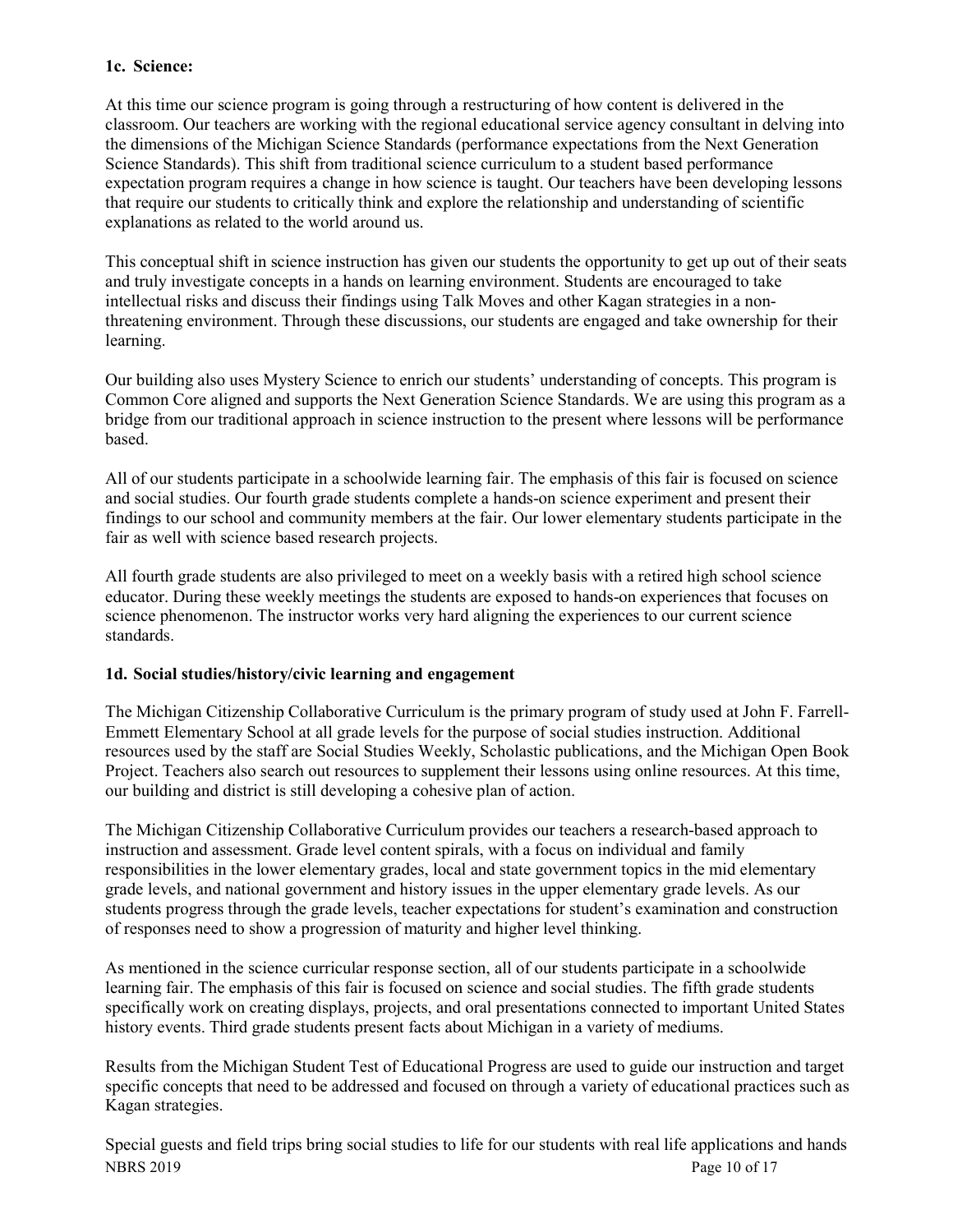on learning experiences.

Cross curricular strategies in all core content areas are utilized in social studies to help build connections and a deeper understanding of all concepts.

#### **1e. For secondary schools:**

#### **1f. For schools that offer preschool for three- and four-year old students:**

#### **2. Other Curriculum Areas:**

All of our students are fortunate to receive instruction in physical education, visual arts, music, and technology on a weekly basis. Students in kindergarten through second grade receive two sessions of music, one session of physical education, one session of visual arts, and one session of technology each week. Students in grade three receive either two sessions of physical education and one visual arts or two visual arts and one physical education session, one session of music, and one session of technology each week. Fourth graders receive two sessions of visual arts, one technology session, one physical education session, and one music class per week. Fifth grade students receive two physical education sessions, one technology session, one music session, and one visual arts session per week. Each session is forty minutes long.

Our specials (art, music, physical education, and technology) are very important curriculum areas for our students. Our instructors of these subjects are highly qualified and do an excellent job with our students considering the amount of time they have with each grade level.

Our visual arts program provides our students an opportunity to creatively express themselves in various mediums. Finished art pieces are displayed throughout the building and on our Facebook page. Our art lessons introduce students to great artists in history and hopefully develops an appreciation and respect for all art forms. Our entire student body recently collaborated on a mural in our gym. They created a school family tree with individual hand prints representing the leaves of a tree.

Our technology classes spiral throughout the grade levels. Each of our students are given a school email account. Basic skills are introduced in kindergarten and are built upon at each grade level. Our older students use Google Classroom to collaborate on projects and assignments not only assigned in the technology class, but that are also embedded in the core curriculum areas. Skills taught and practiced on in our technology class can be applied to life/career skills by our students. Recently we have started providing coding opportunities for our students. Our students are engaged and enjoying this opportunity working with robots.

The music program at John F. Farrell-Emmett Elementary focuses on several aspects of the Michigan Merit Curriculum standards, benchmarks, and grade level content expectations. Students are introduced to movements, beats, range, pitch, and melodies to name a few of the concepts that are taught.This year our program is expanding not only from choral music, but delving into instrumental music as well. Our students are very excited about this new feature of our music program.

Physical education lessons are designed from the Exemplary Physical Education Curriculum (EPEC) which is a nationally recognized program. This curriculum not only promotes traditional objectives of a physical education program, but is also aimed at developing attitudes and habits that will sustain and promote a physically active lifestyle for our students beyond the school years.

Our building is also participating in the Building Healthy Communities program. Through this program, all of our students receive information about eating healthy foods and becoming physically active. Our school received new playground equipment to increase our students' physical activity during recess time. An after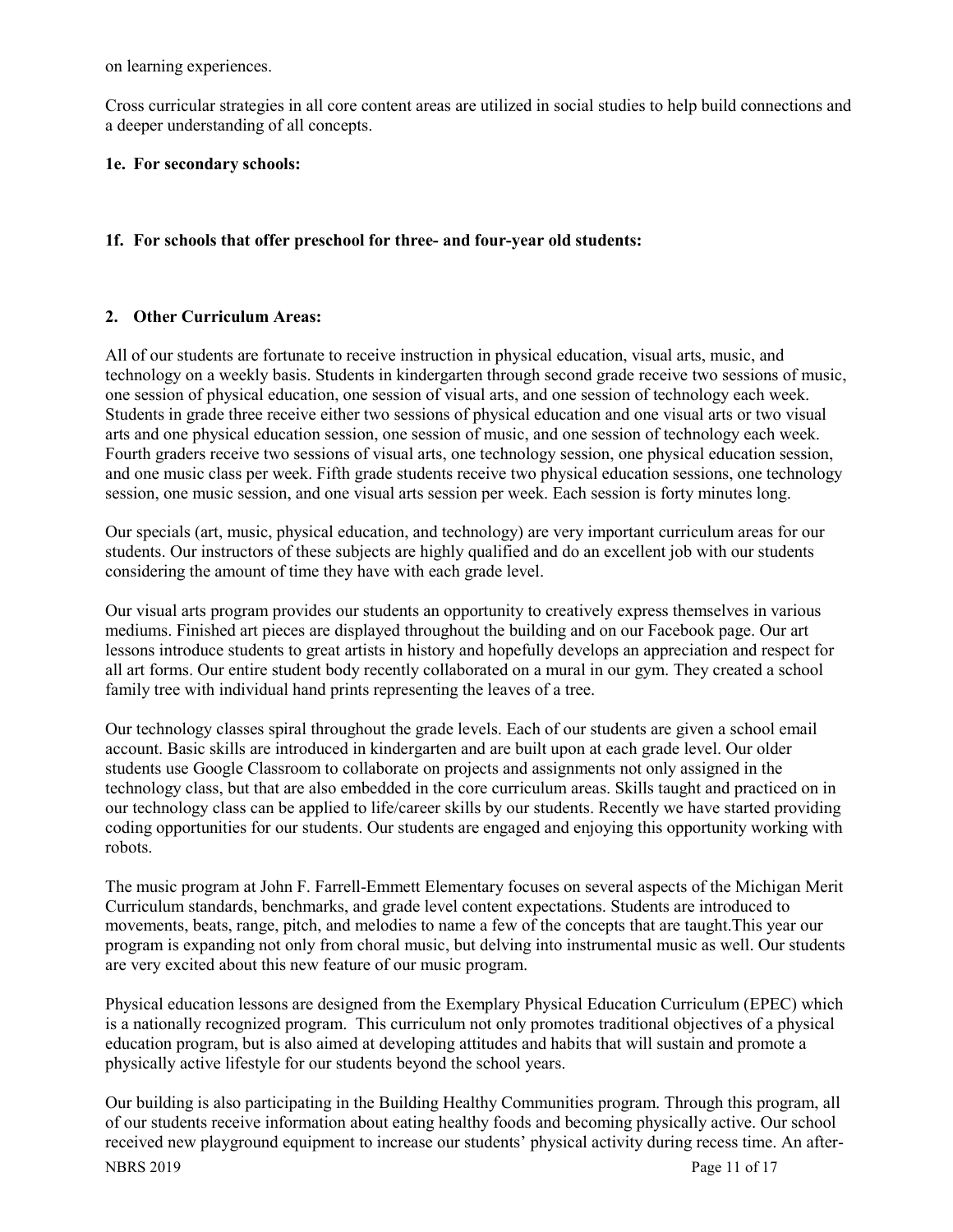school healthy kids club was implemented this year. Students who participate in this program walk in our halls for a period of time and participate in an activity in our gym. Each session ends with a healthy tip presented by our student leadership team and a snack. We currently have over fifty percent of our student population participating.

Each class in our building is scheduled to visit our library at least once per week. Students may visit the library throughout the school day with their teacher's permission, Monday through Friday, during unscheduled classroom times.

Our school social worker visits classrooms and provides programs that promote personal body safety, personal hygiene, and social skill lessons for all of our students throughout the school year.

We participate in the Michigan Attorney General's Cyber Safety Initiative. Representatives from the attorney general's office visit our school and present lessons on cyber safety. All of our students have the opportunity to participate in this presentation.

We annually host a Bubbylonian Encounter presentation sponsored by the St. Clair County Child Abuse and Neglect Council. This program is a sexual abuse prevention program. Our first and third graders attend this presentation.

# **3. Special Populations:**

We take great pride at John F. Farrell-Emmett Elementary School in the support we provide to all of our students. We continually monitor students' progress and growth using STAR assessments as well as data from the Michigan Department of Education's MI School Data site. As a staff, we look for trends and patterns in our student population concerning achievement and growth. Students and student subgroups are identified and comparisons are made in order for staff to provide appropriate instruction to close achievement gaps for these students and subgroups. Using MI School Data reports, our economically disadvantaged population makes up approximately fourteen percent of our students in the bottom thirty percent in language arts and approximately eleven percent in the bottom thirty percent in mathematics based on Michigan Student Test of Educational Progress results.

Students who are identified needing additional support (Tier II) are referred to our Student Needs Assessment Committee. The committee with input from all stakeholders construct a detailed action plan. This plan is implemented and places responsibility for enactment on all stakeholders (student, parent, and teacher). Progress monitoring and documentation occurs to see if goals are being met. The committee reconvenes in thirty day increments to evaluate the student's progress and effectiveness of the plan.

Classroom teachers work with those students and groups who need Tier II intervention, while our paraprofessionals work with our general population of students. Teachers match instructional and intervention strategies to the student's strengths and target their specific weaknesses. Games, graphic organizers, visual aids, and hands on experiences are examples of strategies that are implemented and reinforced with the students. Lessons may be delivered in short sessions and assignments may be divided into smaller chunks to give students the opportunity to respond and receive feedback promptly.

Students requiring Tier III intervention work one on one, or in very small groups with our resource room teacher. Besides receiving core instruction in the classroom, our Tier III students receive individualized instruction targeting their skill deficits for a longer period of time. Student understanding is continuously monitored so misunderstandings can be immediately addressed.

As mentioned earlier, John F. Farrell-Emmett Elementary does provide a mathematics enrichment opportunity for our fourth and fifth grade students who are performing above grade level expectations. One side benefit of this program is the inspiration and motivation that it provides to our student population. Our upper elementary students work very hard for the opportunity to be invited to participate in this program.

NBRS 2019 Page 12 of 17 We also offer before and after-school language art programs at various times throughout the school year.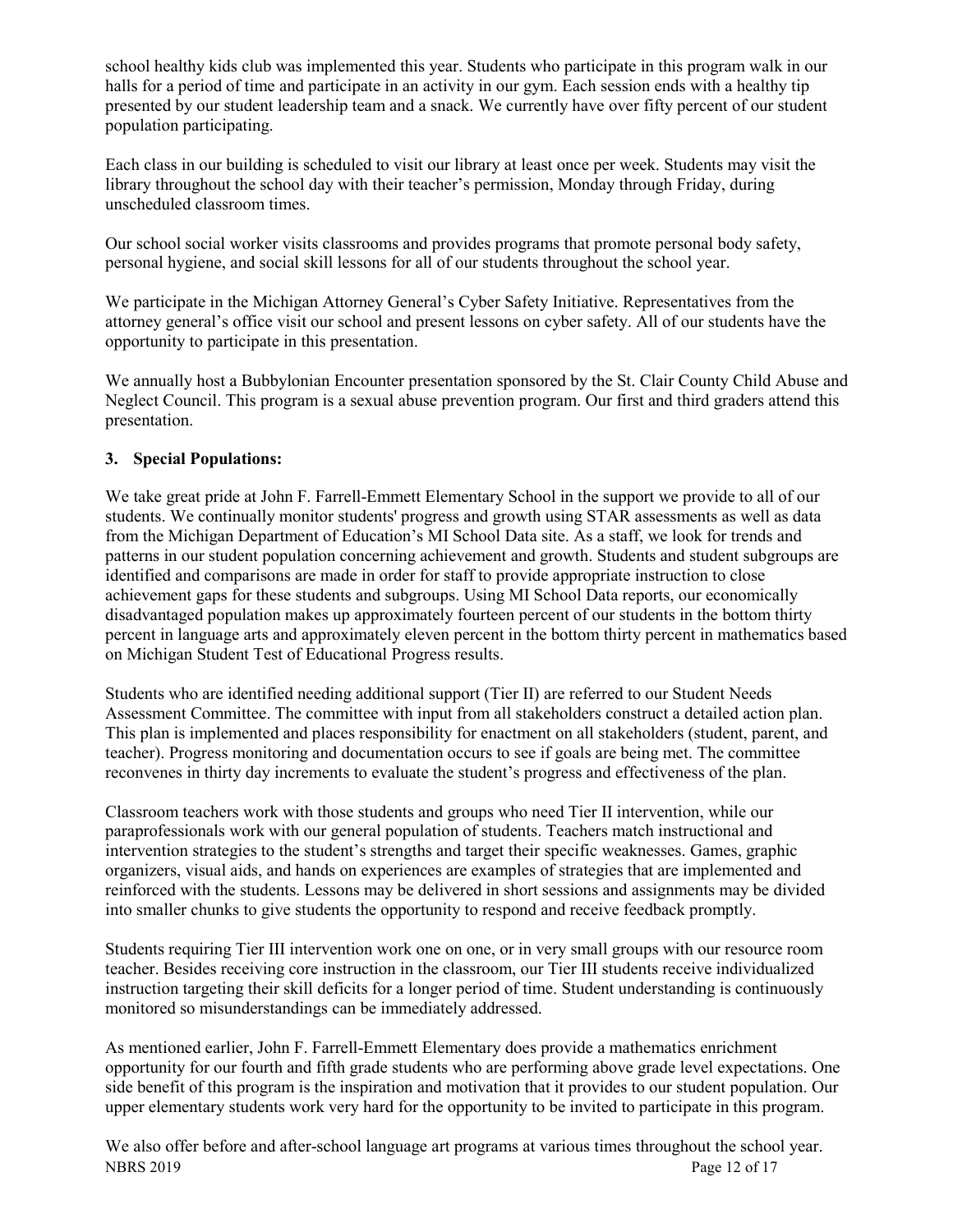Students who are identified needing additional support are invited to participate in the programs. This opportunity is available to kindergarten through fifth grade students. Teachers supervise these programs and students are grouped by grade/ability level.

A summer reading program is also offered to students. This program meets for a minimum of six weeks for approximately one hour each week. This is a very relaxed program structured more like a book club. It is supervised by a teacher and students confer on a weekly basis with the teacher.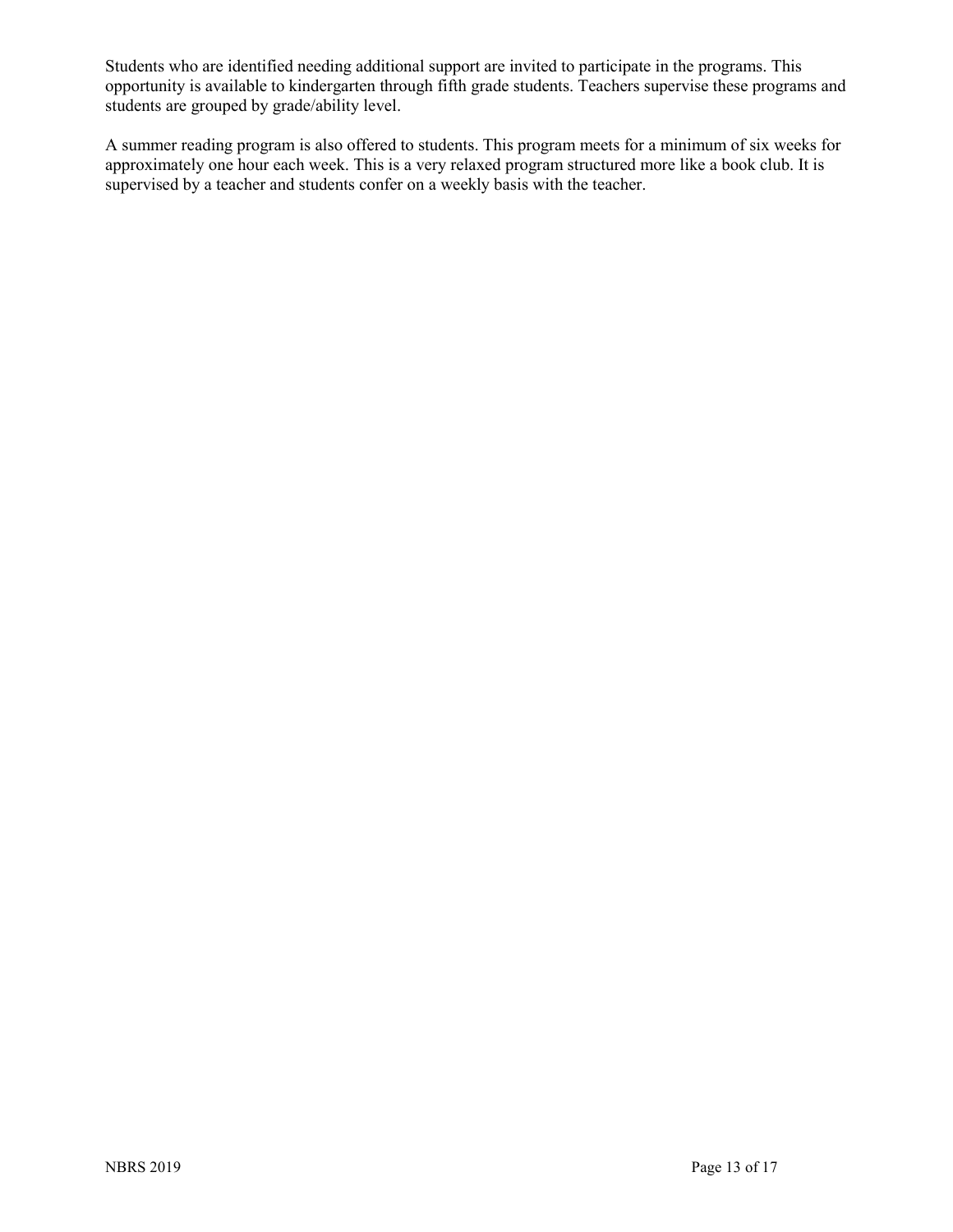## **1. School Climate/Culture:**

At John F. Farrell-Emmett Elementary School we start off each day in a very positive manner. Our bus drivers greet the children as they pick them up at bus stops. When the children are dropped off at school they are greeted at the door by the building principal. If a driver has any concerns about a child on their bus, they contact the principal and share their concerns. As students make their way to their classrooms, they are greeted in the hall by staff members. When students arrive at their classroom, their teacher is at the door to welcome them in for the day. After all the buses have dropped off students, the building principal goes to each classroom and with morning greetings. Each day, a group of students visit the office to lead the building in the Pledge of Allegiance and to sing the National Anthem over the speaker with the principal. At this time an eating healthy message is shared with the students. From this point on, teachers begin to review the schedule for the day with their students and instruction begins.

The staff and parent-teacher organization at John F. Farrell-Emmett Elementary take great pride in our building's appearance and approach-ability. Classrooms are neat and orderly. Materials for students are easily accessible. Technology devices are present in every classroom for students use. Bulletin boards are colorful and bright. They always have pertinent information on them for our students and visitors. Students' work adorn our hallways and are shared on our school's Facebook page as well. Our classroom hallways and bathrooms were recently painted by staff and parent-teacher organization members (volunteering on their own time) over the summer. Bright color combinations were used to create a positive mood. On the walls, staff placed motivational quotes to remind the students of how important they are and to inspire them to be the best they can be. Our staff workroom is very comfortable in appearance. Staff members painted walls and used color coordinated table cloths to create a relaxing ambiance where staff can unwind at lunch time.

Our building has developed a strong sense of team and each individual is encouraged to share ideas and thoughts on what we can do better to provide a positive learning environment for our students. Our teachers are given a degree of autonomy to be creative in their delivery of curriculum. Our teachers have the support of the building principal to take intellectual risks that may improve student learning experiences and achievement.

# **2. Engaging Families and Community:**

Engaging families and our community has always been important to our building. In the last two years our building has worked even harder making connections with all of our families a priority. We have also continued to maintain and connect with our community based organizations. Our family engagement nights and Student Needs Assessment Committee program are only two important programs that highlight our partnerships with our parents. Through classroom newsletters, the Remind app, email, our school Facebook page, and a building newsletter, our parents and community are well informed of student achievement and school events. Our parent-teacher organization also sends out a newsletter and has a Facebook page that keeps our families informed of school events and news.

Our community is very supportive of our school. The local fire department visits our kindergarten class every year and discusses fire safety with the students. The students have the opportunity to interact with the fire personnel and observe many facets of a fire engine. Our local Lions Club chapter provides Constitutional booklets to our fifth graders each year. The local Knights of Columbus donate winter coats to our building on an annual basis. Several businesses and organizations make donations to our annual fundraiser. We have had several Boy Scouts (former students) choose our school for their community project in fulfilling their requirement to become an Eagle Scout.

Our school is also very supportive of our community. Our staff annually sponsors a local little league team. Baseball has a traditional significance in our community. The village park is the central hub of community activities during the summer with baseball at the heart of these activities. Our school grounds host a Little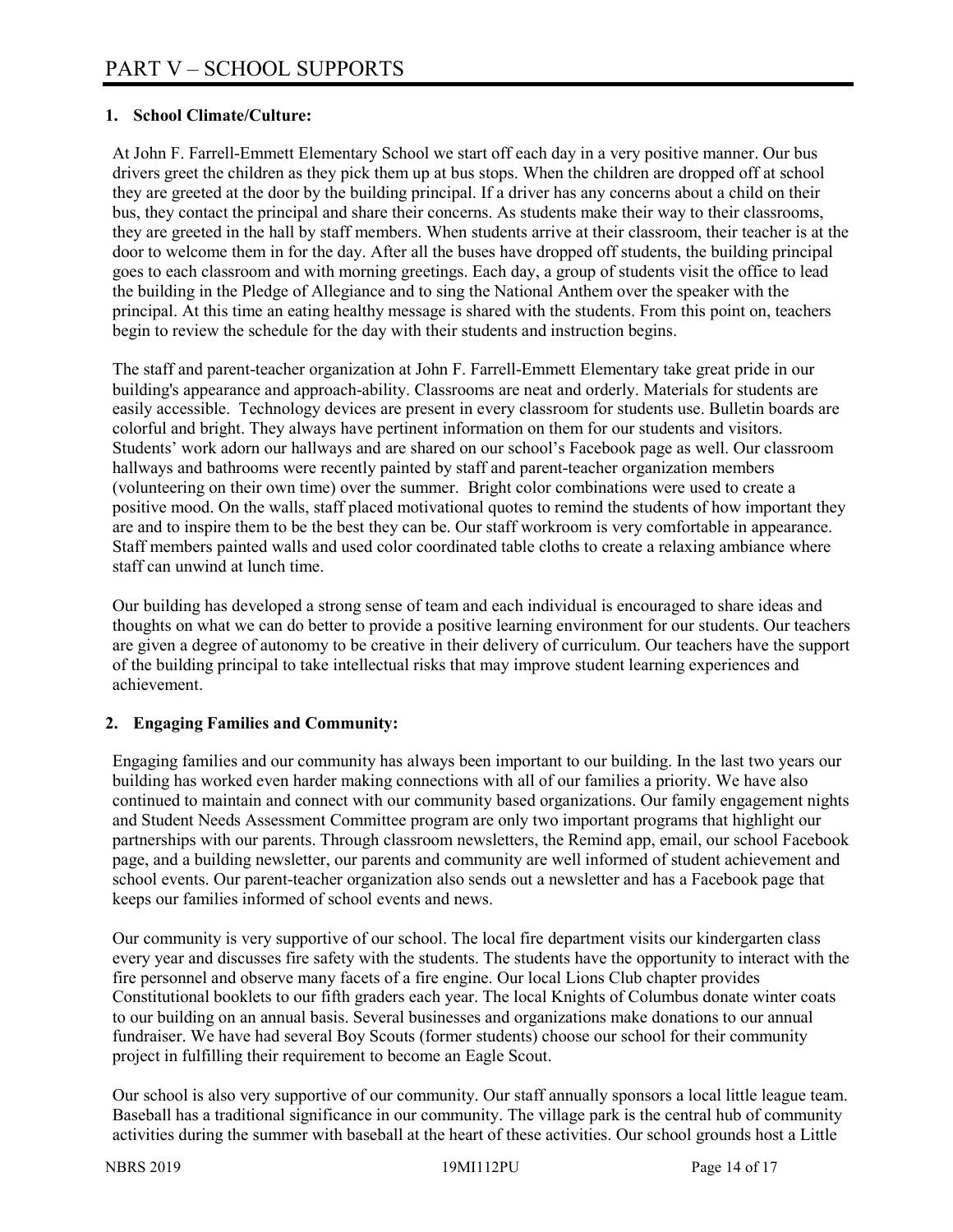Free Library which is available to everyone year round. We are also in the process of securing and supplying a second Little Free Library in the village park. Throughout the year, various community groups utilize our building for their organization events (i.e. Boy Scouts, Girl Scouts, Emmett Little League, and New Life Christian Academy Sports Program).

Historically our students and staff have worked together on projects to raise funds for various community organizations and causes. The lessons taught and modeled during these projects help our students understand the importance of helping and supporting others in need. This action supports our mission statement of building responsible citizens who will have a positive impact in their communities.

#### **3. Professional Development:**

Professional development in our building is closely aligned to our school improvement plan and district needs. We work very closely with our county's regional educational service agency and their consultants during professional development days.

Professional development topics have traditionally centered on mathematics and English Language Arts. This year we are continuing our focus on Michigan's Essential Elements of Literacy while also focusing on Michigan's Science Standards (performance expectations from the Next Generation Science Standards).

Districtwide development days are scheduled by our central office administration. We currently have two full days and four half days of in-service scheduled districtwide. We also have numerous districtwide grade level meetings working with the professional consultants. Teacher leadership members meet with the regional educational service agency consultants to map out an agenda for districtwide in-services. Lessons are also designed at grade level meetings that are then implemented into classrooms.

Paraprofessionals also receive professional development on a districtwide level. Our building was chosen to host professional development in-services this year for the paraprofessionals. Several classroom teachers modeled readers' and writers' workshop lessons with an emphasis on the paraprofessional's role in conferring in the classroom.

Professional development is also provided to all staff members focusing on various topics through Safe Schools at the beginning of each school year. Our district also provided Active Shooter Response Training for all employees at the beginning of the school year

Our building principal also attends monthly principal meetings at our county regional educational service agency. These meetings provide current best practices and the latest research in educational methods that can then be implemented into our building as aligned with our school improvement plan.

As part of our evaluation process (Five Dimensions of Teaching and Learning), our teachers take a selfassessment at the beginning of the school year. Based on their findings, they select areas to focus on throughout the school year. As a building, staff selects one common focus area to work on developing and improving. During staff meetings and through weekly staff notes, articles and videos are shared and discussed that complement the focus areas. The articles and videos also support our school improvement plan goals.

Due to the culture of our school and the implementation of our professional development strategies, we are seeing positive growth for all of our students. This growth and achievement is reflected by our Michigan Student Test of Educational Progress scores as compared to scores of schools within our district, county, and state.

# **4. School Leadership:**

The main leadership role at John F. Farrell-Emmett Elementary School is fulfilled by the principal. Other school leaders include the Superintendent of Yale Public Schools as well as the Assistant Superintendent. The main day-to-day operation of the school is overseen by the principal as our school is located away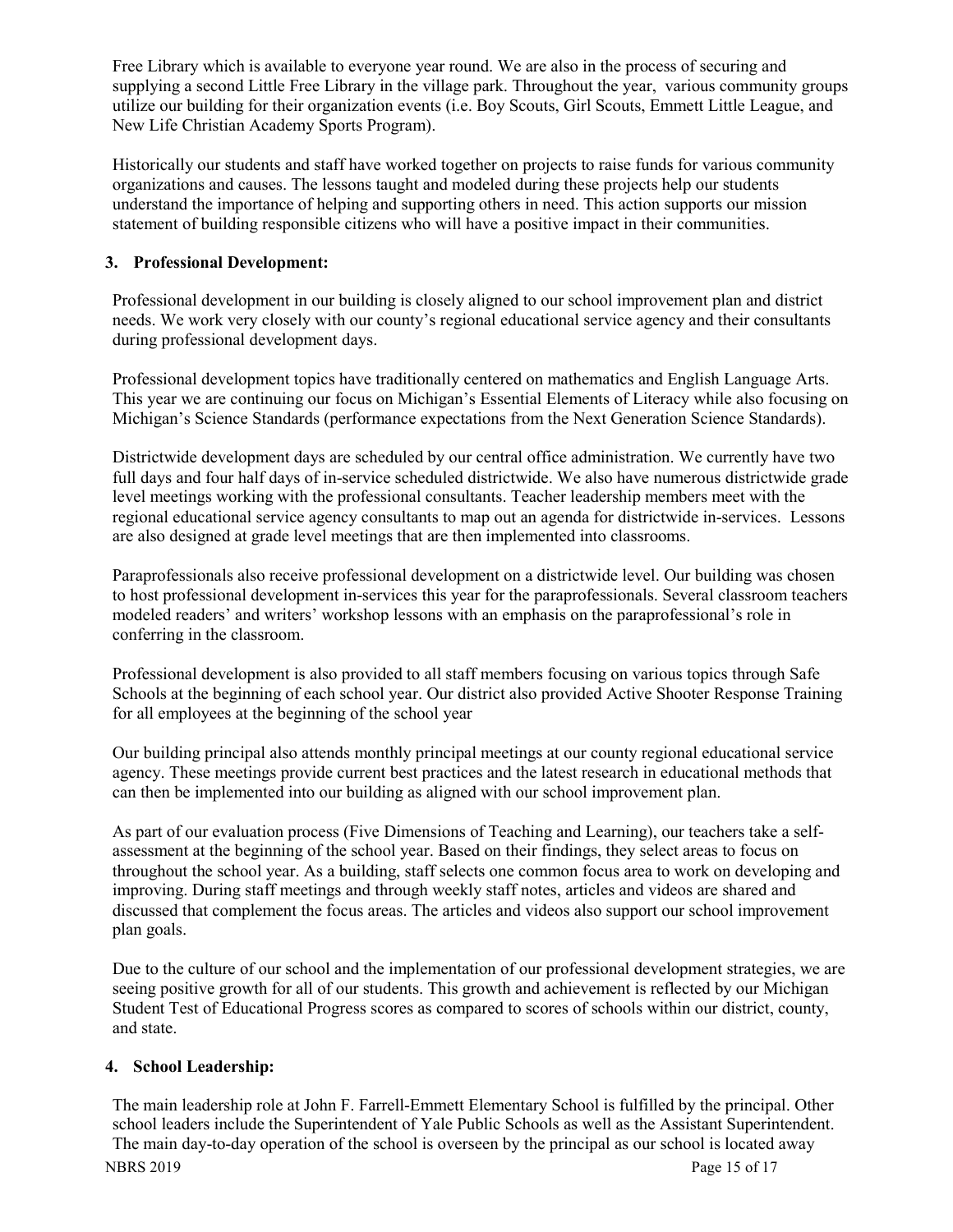from the main campus of the district. However, all school leaders work together to ensure that the students are successful and safe on a daily basis.

The philosophy of our principal is that our building is not successful without teamwork and trust. The principal, teachers, and support staff all work together to ensure that the building is run in a safe and engaging environment. All stakeholders (teachers, parents, support staff, and most importantly students) are encouraged to discuss any important events with the principal's open door policy. The principal personally listens to questions, concerns, and ideas from all stakeholders.

The relationship between our school leader and students is one of the most important aspects of our school. Each morning, the principal greets the students as they arrive at school and waves them good-bye each night. During the day, the principal is often seen visiting classrooms, eating lunch with students, checking in if someone is having a good/bad day, and helping with student led projects. Our principal knows each student by name and where their interests lie outside of the school. This allows the students to trust our leader as they know that each and every one of them is important in our building. These are some of the reasons the principal was awarded the Michigan Elementary and Middle School Principal Association's Region 6 Principal of the Year in 2016.

The teachers take on various leadership roles each school year. They volunteer to be on various committees and teams such as the School Improvement Team and serve as districtwide curriculum department heads. Teachers also initiate programs and activities that will benefit all of our students and community. Staff members attend various community events and participate in local activities that create strong connections between the school and community.

Staff's participation and support of students and families in our community has created an environment of trust and support. Although it may not be easily measured, there is a special feeling that exists in our building due to our sense of family, community, and passion for learning. Our students sense this feeling as well and because of this, they work very hard and give one hundred percent effort the majority of the time.